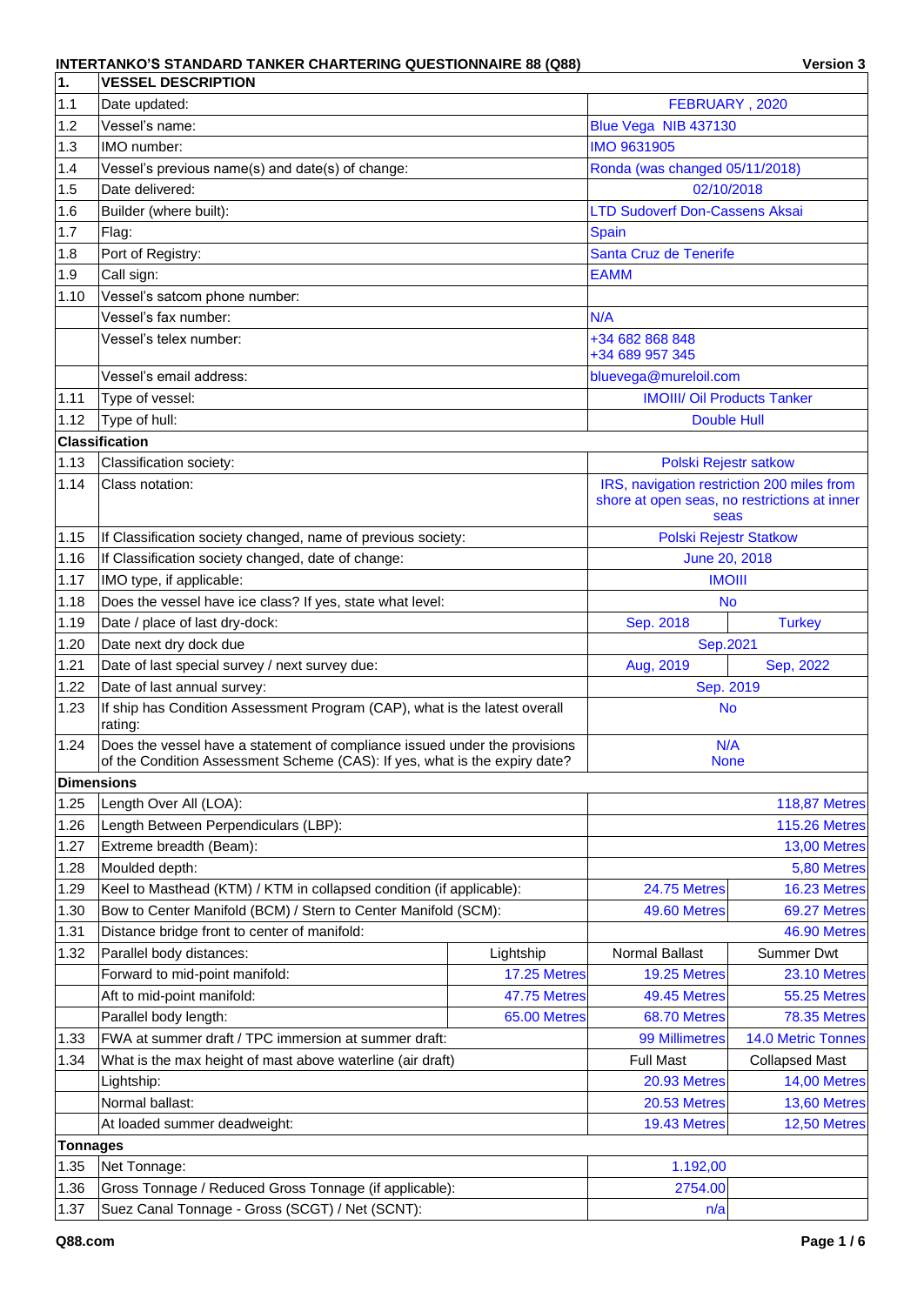| 1.38 | Panama Canal Net Tonnage (PCNT):<br>n/a          |             |              |                                                                            |                                                                                                           |  |  |  |
|------|--------------------------------------------------|-------------|--------------|----------------------------------------------------------------------------|-----------------------------------------------------------------------------------------------------------|--|--|--|
|      | <b>Loadline Information</b>                      |             |              |                                                                            |                                                                                                           |  |  |  |
| 1.39 | Loadline                                         | Freeboard   | <b>Draft</b> | Deadweight                                                                 | <b>Displacement</b>                                                                                       |  |  |  |
|      | Summer:                                          | 1.516Metres | 4.28Metres   | 3,928 MT                                                                   | 5535 MT                                                                                                   |  |  |  |
|      | Winter:                                          | 1.606Metres | 4.19 Metres  | 3805 MT                                                                    | 5411 M T                                                                                                  |  |  |  |
|      | Tropical:                                        | 1.428Metres | 4.37Metres   | 3954 Metric Tonnes                                                         | 5561 Metric Tonnes                                                                                        |  |  |  |
|      | Lightship:                                       | 4,33Metres  | 2,79Metres   |                                                                            | <b>1607 Metric Tonnes</b>                                                                                 |  |  |  |
|      | Normal Ballast Condition:                        | 2,78Metres  | 3,41Metres   | 2199 Metric Tonnes                                                         | 3806 Metric Tonnes                                                                                        |  |  |  |
| 1.40 | Does vessel have multiple SDWT?                  |             |              | <b>No</b>                                                                  |                                                                                                           |  |  |  |
| 1.41 | If yes, what is the maximum assigned deadweight? |             |              | N/A                                                                        |                                                                                                           |  |  |  |
|      | <b>Ownership and Operation</b>                   |             |              |                                                                            |                                                                                                           |  |  |  |
| 1.42 | Registered owner - Full style:                   |             |              | <b>BUNKERSUR S.L.</b>                                                      | Avda., VIRGEN DEL CARMEN 51<br>Entreplanra D 11202 ALGECIRAS (Cadiz)<br>Cif:B72359979 Company IMO:6.83872 |  |  |  |
| 1.43 | Technical operator - Full style:                 |             |              | <b>MURELOIL S.A.U.</b>                                                     | Avda, VIRGEN DEL CARMEN 51<br>Entreplanra D 11202 ALGECIRAS (Cadiz)<br><b>COMPANY IMO#4089434</b>         |  |  |  |
| 1.44 | Commercial operator - Full style:                |             |              | <b>MURELOIL S.A.U.</b><br>Anda VIRGEN DEL CARMEN 51<br>COMPANY IMO#4089434 | Entreplanra D 11202 ALGECIRAS (Cadiz)                                                                     |  |  |  |
| 1.45 | Disponent owner - Full style:                    |             |              | N/A                                                                        |                                                                                                           |  |  |  |

| 2.   | <b>CERTIFICATION</b>                                                                                                                    | <b>Issued</b>  | <b>Last Annual</b><br>or Intermediate | <b>Expires</b> |  |
|------|-----------------------------------------------------------------------------------------------------------------------------------------|----------------|---------------------------------------|----------------|--|
| 2.1  | Safety Equipment Certificate:                                                                                                           | 26/07/2019     | 13/12/2019                            | 14/09/2023     |  |
| 2.2  | Safety Radio Certificate:                                                                                                               | 26/07/2019     | 13/12/2019                            | 14/09/2023     |  |
| 2.3  | Navigability Certificate:                                                                                                               | 25/02/2019     | 13/12/2019                            | 24/02/2021     |  |
| 2.4  | Loadline Certificate:                                                                                                                   | 22/08/2019     | 13/12/2019                            | 14/09/2023     |  |
| 2.5  | International Oil Pollution Prevention Certificate<br>(IOPPC):                                                                          | 22/08/2019     |                                       | 14/09/23       |  |
| 2.6  | Safety Management Certificate (SMC):                                                                                                    | 26/07/2019     |                                       | 14/09/2023     |  |
| 2.7  | Document of Compliance (DOC):                                                                                                           | 21/11/2016     | 20/02/2020                            | 22/11/2021     |  |
| 2.8  | USCG (specify: COC, LOC or COI): Not Applicable                                                                                         | Not Applicable |                                       | Not Applicable |  |
| 2.9  | Civil Liability Convention Certificate (CLC):                                                                                           | 20/02/2020     |                                       | 20/02/2021     |  |
| 2.10 | Civil Liability for Bunker Oil Pollution Damage<br>Convention Certificate (CLBC):                                                       | 20/02/2020     |                                       | 20/02/2021     |  |
| 2.11 | U.S. Certificate of Financial Responsibility (COFR):                                                                                    | Not Applicable |                                       | Not Applicable |  |
| 2.12 | Certificate of Fitness (Chemicals):                                                                                                     | Not Applicable | Not Applicable                        | Not Applicable |  |
| 2.13 | Certificate of Fitness (Gas):                                                                                                           | Not Applicable | Not Applicable                        | Not Applicable |  |
| 2.14 | Certificate of Class:                                                                                                                   | 07/08/2019     |                                       | 16/05/2023     |  |
| 2.15 | International Ship Security Certificate (ISSC):                                                                                         | 22/08/2019     |                                       | 14/09/2023     |  |
| 2.16 | International Sewage Pollution Prevention Certificate<br>(ISPPC)                                                                        | 22/08/2019     |                                       | 14/09/2023     |  |
| 2.17 | International Air Pollution Prevention Certificate (IAPP):                                                                              | 22/08/2019     |                                       | 14/09/23       |  |
|      | <b>Documentation</b>                                                                                                                    |                |                                       |                |  |
| 2.18 | Does vessel have all updated publications as listed in the Vessel Inspection<br>Questionnaire, Chapter 2- Question 2.24, as applicable: |                | Yes                                   |                |  |
| 2.19 | Owner warrant that vessel is member of ITOPF and will remain so for the<br>entire duration of this voyage/contract:                     |                | N/A                                   |                |  |

| ΙЗ.  | <b>ICREW MANAGEMENT</b>  |         |
|------|--------------------------|---------|
| 13.1 | Nationality of Master:   | Spanish |
| 3.2  | Nationality of Officers: | Spanish |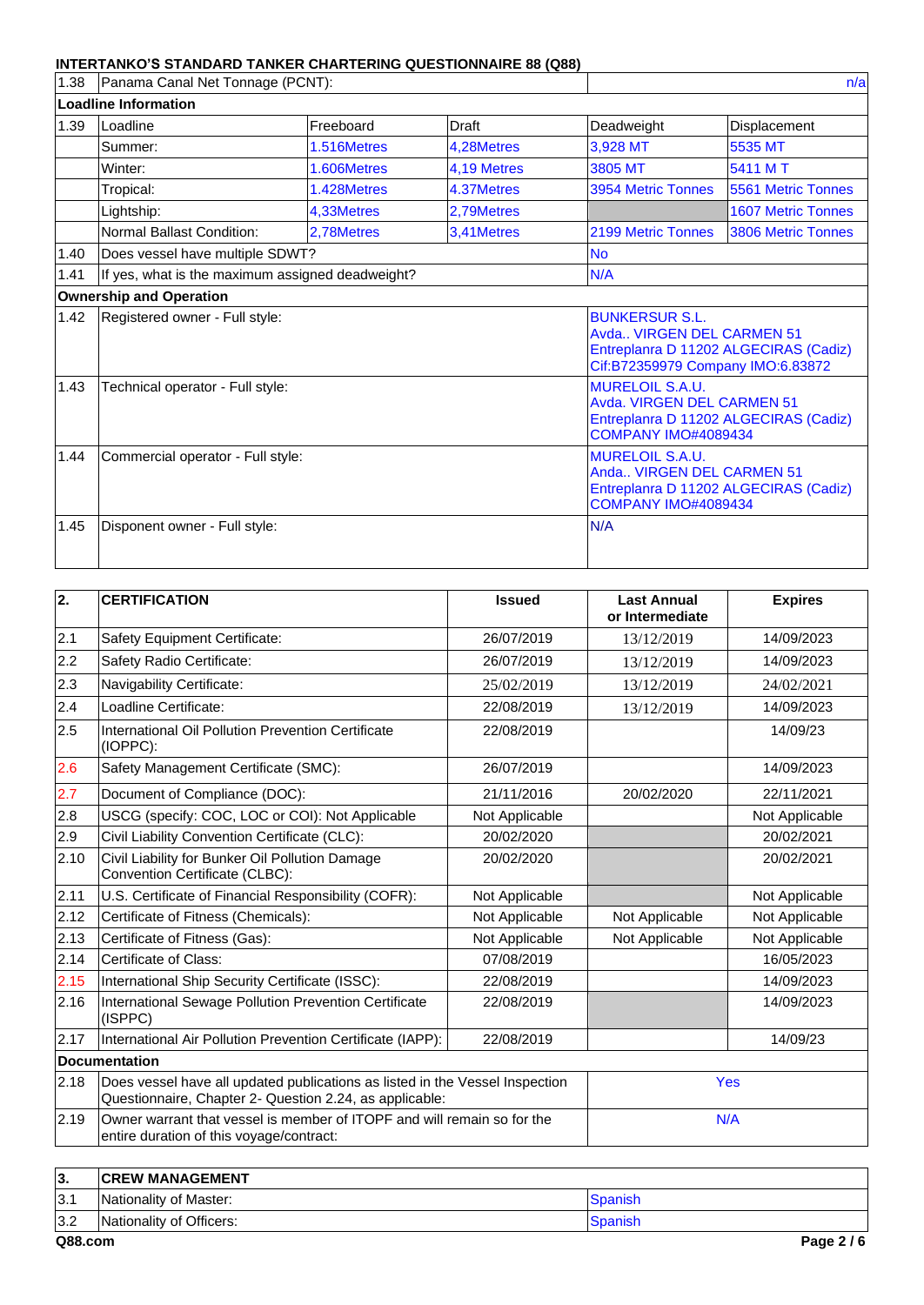| 3.3 | Nationality of Crew:                                                   | <b>Spanish</b>                                                                                                      |
|-----|------------------------------------------------------------------------|---------------------------------------------------------------------------------------------------------------------|
| 3.4 | If Officers/Crew employed by a Manning Agency - Full style:            | <b>MURELOIL S.A.U.</b><br>Anda VIRGEN DEL CARMEN 51<br>Entreplanra D 11202 ALGECIRAS (Cadiz)<br>COMPANY imo#4089434 |
| 3.5 | What is the common working language onboard:                           | Espanish                                                                                                            |
| 3.6 | Do officers speak and understand English:                              | Yes                                                                                                                 |
| 3.7 | In case of Flag Of Convenience, is the ITF Special Agreement on board: | N/A                                                                                                                 |

| 14.  | <b>HELICOPTERS</b>                                              |    |
|------|-----------------------------------------------------------------|----|
| 14.1 | Can the ship comply with the ICS Helicopter Guidelines:         | Nc |
|      | 04.2   If Yes, state whether winching or landing area provided: |    |

| 5.   | <b>FOR USA CALLS</b>                                                                                                                     |           |
|------|------------------------------------------------------------------------------------------------------------------------------------------|-----------|
| 15.1 | Has the vessel Operator submitted a Vessel Spill Response Plan to the US<br>Coast Guard which has been approved by official USCG letter: | <b>No</b> |
| 5.2  | Qualified individual (QI) - Full style:                                                                                                  |           |
| 15.3 | Oil Spill Response Organization (OSRO) - Full style:                                                                                     | n/a       |
| 5.4  | Has technical operator signed the SCIA / C-TPAT agreement with US<br>customs concerning drug smuggling:                                  | N/A       |

| 6.   | <b>CARGO AND BALLAST HANDLING</b>                                                         |                     |                            |                                                                                                |  |  |  |
|------|-------------------------------------------------------------------------------------------|---------------------|----------------------------|------------------------------------------------------------------------------------------------|--|--|--|
|      | Double Hull Vessels                                                                       |                     |                            |                                                                                                |  |  |  |
| 6.1  | Is vessel fitted with centerline bulkhead in all cargo tanks:                             |                     |                            | <b>Yes</b>                                                                                     |  |  |  |
| 6.2  | If Yes, is bulkhead solid or perforated:                                                  |                     |                            | <b>Solid</b>                                                                                   |  |  |  |
|      | <b>Cargo Tank Capacities</b>                                                              |                     |                            |                                                                                                |  |  |  |
| 6.3  | Capacity (98%) of each natural segregation with double valve (specify tanks):             |                     |                            | Seg#1: 930.98 m3 (1 P/S)<br>Seg#2: 2025,94 m3 (2P/S +3 P/S)<br>Seg#3: 416,17 m3 (4 P/S +5 P/S) |  |  |  |
| 6.4  | Total cubic capacity (98%, excluding slop tanks):                                         |                     |                            | 3.969 Cu. Metres                                                                               |  |  |  |
| 6.5  | Slop tank(s) capacity (98%):                                                              |                     |                            |                                                                                                |  |  |  |
| 6.6  | Residual/Retention oil tank(s) capacity (98%), if applicable:                             |                     |                            | n/a                                                                                            |  |  |  |
| 6.7  | Does vessel have Segregated Ballast Tanks (SBT) or Clean Ballast Tanks<br>$(CBT)$ :       |                     |                            | <b>SBT</b>                                                                                     |  |  |  |
|      | <b>SBT Vessels</b>                                                                        |                     |                            |                                                                                                |  |  |  |
| 6.8  | What is total capacity of SBT?                                                            |                     |                            | 1948,8 Cu. Metres                                                                              |  |  |  |
| 6.9  | What percentage of SDWT can vessel maintain with SBT only:                                |                     |                            | 49.60%                                                                                         |  |  |  |
| 6.10 | Does vessel meet the requirements of MARPOL Annex I Reg 18.2:<br>(previously Reg 13.2)    |                     | Yes                        |                                                                                                |  |  |  |
|      | <b>Cargo Handling</b>                                                                     |                     |                            |                                                                                                |  |  |  |
| 6.11 | How many grades/products can vessel load/discharge with double valve<br>segregation:      |                     |                            | 3                                                                                              |  |  |  |
| 6.12 | Maximum loading rate for homogenous cargo per manifold connection:                        |                     |                            | 800 Cu. Metres/Hour                                                                            |  |  |  |
| 6.13 | Maximum loading rate for homogenous cargo loaded simultaneously through<br>all manifolds: |                     |                            | 800 Cu. Metres/Hour                                                                            |  |  |  |
| 6.14 | Are there any cargo tank filling restrictions. If yes, please specify:                    |                     |                            | <b>No</b>                                                                                      |  |  |  |
|      | <b>Pumping Systems</b>                                                                    |                     |                            |                                                                                                |  |  |  |
| 6.15 | Pumps:                                                                                    | No.                 | Type                       | Capacity                                                                                       |  |  |  |
|      | Cargo:                                                                                    | 1<br>$\overline{2}$ | Centrifugal<br>Centrifugal | 450 M3/HR<br>450 M3/HR                                                                         |  |  |  |
|      | Stripping:                                                                                | 1                   | <b>Piston</b>              | 60 Cu. Metres/Hour                                                                             |  |  |  |
|      | Eductors:                                                                                 |                     |                            |                                                                                                |  |  |  |
|      | Ballast:                                                                                  | $\overline{2}$      | Centrifugal                | 250 Cu. Metres/Hour                                                                            |  |  |  |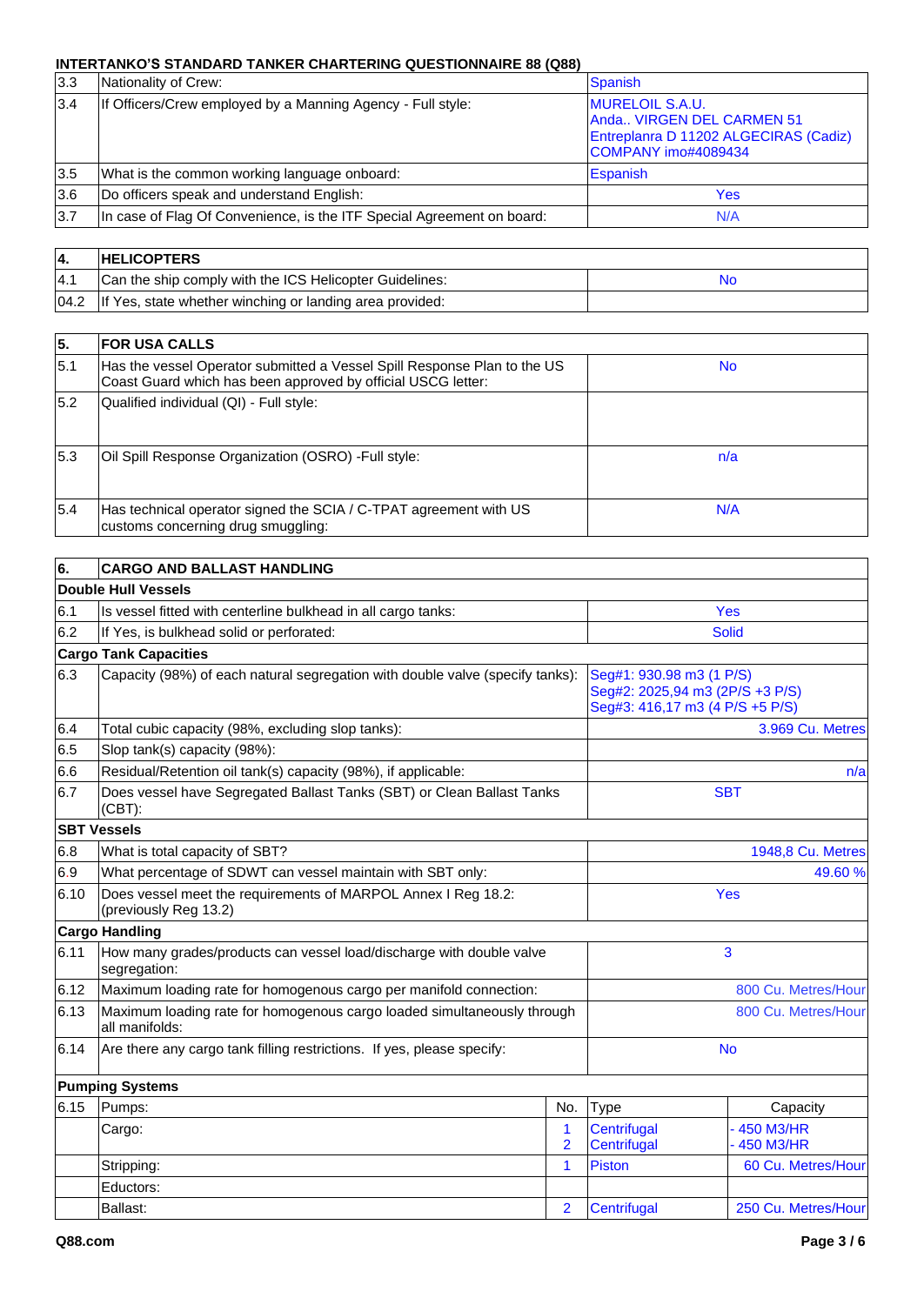|         | INTENTANNO O OTANDAND TANNEN CHANTENING QUESTIONNAINE 00 (Q00)                                                                  |                                                                          |                                                                                                                                                                                                               |                                                   |
|---------|---------------------------------------------------------------------------------------------------------------------------------|--------------------------------------------------------------------------|---------------------------------------------------------------------------------------------------------------------------------------------------------------------------------------------------------------|---------------------------------------------------|
| 6.16    | How many cargo pumps can be run simultaneously at full capacity:                                                                |                                                                          |                                                                                                                                                                                                               | $\overline{2}$                                    |
|         | <b>Cargo Control Room</b>                                                                                                       |                                                                          |                                                                                                                                                                                                               |                                                   |
| 6.17    | Is ship fitted with a Cargo Control Room (CCR):                                                                                 |                                                                          | Yes                                                                                                                                                                                                           |                                                   |
| 6.18    | Can tank innage/ullage be read from the CCR:                                                                                    |                                                                          | <b>Yes</b>                                                                                                                                                                                                    |                                                   |
|         | <b>Gauging and Sampling</b>                                                                                                     |                                                                          |                                                                                                                                                                                                               |                                                   |
| 6.19    | Can ship operate under closed conditions in accordance with ISGOTT:                                                             |                                                                          |                                                                                                                                                                                                               | <b>YES</b>                                        |
| 6.20    | What type of fixed closed tank gauging system is fitted:                                                                        |                                                                          | tankradar                                                                                                                                                                                                     |                                                   |
| 6.21    | Are overfill (high-high) alarms fitted? If Yes, indicate whether to all tanks or<br>partial:                                    |                                                                          | All                                                                                                                                                                                                           |                                                   |
|         | <b>Vapor Emission Control</b>                                                                                                   |                                                                          |                                                                                                                                                                                                               |                                                   |
| 6.22    | Is a vapor return system (VRS) fitted:                                                                                          |                                                                          |                                                                                                                                                                                                               | No                                                |
| 6.23    | Number/size of VRS manifolds (per side):                                                                                        |                                                                          |                                                                                                                                                                                                               |                                                   |
| Venting |                                                                                                                                 |                                                                          |                                                                                                                                                                                                               |                                                   |
| 6.24    | State what type of venting system is fitted:                                                                                    |                                                                          |                                                                                                                                                                                                               | <b>High Velocity P/V</b>                          |
|         | <b>Cargo Manifolds</b>                                                                                                          |                                                                          |                                                                                                                                                                                                               |                                                   |
| 6.25    | Does vessel comply with the latest edition of the OCIMF 'Recommendations<br>for Oil Tanker Manifolds and Associated Equipment': |                                                                          |                                                                                                                                                                                                               | Yes                                               |
| 6.26    | What is the number of cargo connections per side:                                                                               |                                                                          | 3                                                                                                                                                                                                             |                                                   |
| 6.27    | What is the size of cargo connections:                                                                                          |                                                                          |                                                                                                                                                                                                               | 300.00 Millimetres                                |
| 6.28    | What is the material of the manifold:                                                                                           |                                                                          | <b>Steel</b>                                                                                                                                                                                                  |                                                   |
|         | <b>Manifold Arrangement</b>                                                                                                     |                                                                          |                                                                                                                                                                                                               |                                                   |
| 6.29    | Distance between cargo manifold centers:                                                                                        |                                                                          | 1,500.00 Millimetres                                                                                                                                                                                          |                                                   |
| 6.30    | Distance ships rail to manifold:                                                                                                |                                                                          | 3,270.00 Millimetres                                                                                                                                                                                          |                                                   |
| 6.31    | Distance manifold to ships side:                                                                                                |                                                                          | 3.360.00 Millimetres                                                                                                                                                                                          |                                                   |
| 6.32    | Top of rail to center of manifold:                                                                                              |                                                                          | 1.050.00 Millimetres                                                                                                                                                                                          |                                                   |
| 6.33    | Distance main deck to center of manifold:                                                                                       |                                                                          |                                                                                                                                                                                                               | 2,270.00 Millimetres                              |
| 6.34    | Manifold height above the waterline in normal ballast / at SDWT condition:                                                      |                                                                          | 4.97 Metres<br>3.77 Metres                                                                                                                                                                                    |                                                   |
| 6.35    | Number / size reducers:                                                                                                         | 1 x 305/203mm (12/8")<br>1 x 305/254mm (12/10")<br>1 x 305/152mm (12/6") |                                                                                                                                                                                                               |                                                   |
|         |                                                                                                                                 |                                                                          | 6/10"<br>-Cargo lines 6" for IFO discharge.<br>2 pcs x 40 meters with flanges.<br>Type: OIL 800 HD/15BAR.<br>-Cargo lines 4" for MGO discharge.<br>2 pcs x 40 meters with flanges.<br>Type: OIL 800 HD/15BAR. | 3/4"; 3/6"; 3/8"; 3/10"; 4/6"; 4/8"; 4/10"; 6/8"; |
|         | <b>Stern Manifold</b>                                                                                                           |                                                                          |                                                                                                                                                                                                               |                                                   |
| 6.36    | Is vessel fitted with a stern manifold: Starboard side before superstructure                                                    |                                                                          |                                                                                                                                                                                                               | Yes, for discharging                              |
| 6.37    | If stern manifold fitted, state size:                                                                                           |                                                                          |                                                                                                                                                                                                               | $4"$ and $6"$                                     |
|         | <b>Cargo Heating</b>                                                                                                            |                                                                          |                                                                                                                                                                                                               |                                                   |
| 6.38    | Type of cargo heating system?                                                                                                   |                                                                          | <b>Steam</b>                                                                                                                                                                                                  |                                                   |
| 6.39    | If fitted, are all tanks coiled?                                                                                                |                                                                          |                                                                                                                                                                                                               | Yes                                               |
| 6.40    | If fitted, what is the material of the heating coils:                                                                           |                                                                          | <b>Mild Steel</b>                                                                                                                                                                                             |                                                   |
| 6.41    | Maximum temperature cargo can be loaded/maintained:                                                                             |                                                                          | 60.0 °C / 140.0 °F                                                                                                                                                                                            | 60 °C / 140 °F                                    |
|         | <b>Tank Coating</b>                                                                                                             |                                                                          |                                                                                                                                                                                                               |                                                   |
| 6.42    | Are cargo, ballast and slop tanks coated?                                                                                       | Coated                                                                   | <b>Type</b>                                                                                                                                                                                                   | To What Extent                                    |
|         | Cargo tanks:                                                                                                                    | Yes                                                                      | <b>EPOXY</b>                                                                                                                                                                                                  | <b>BOTTOM AND TOP</b>                             |
|         | Ballast tanks:                                                                                                                  | Yes                                                                      | <b>EPOXY</b>                                                                                                                                                                                                  | 100%                                              |
| 6.43    | Slop tanks $(5 P/S + 6)$ :<br>If fitted, what type of anodes are used:                                                          | <b>No</b>                                                                | <b>Mild Steel</b>                                                                                                                                                                                             |                                                   |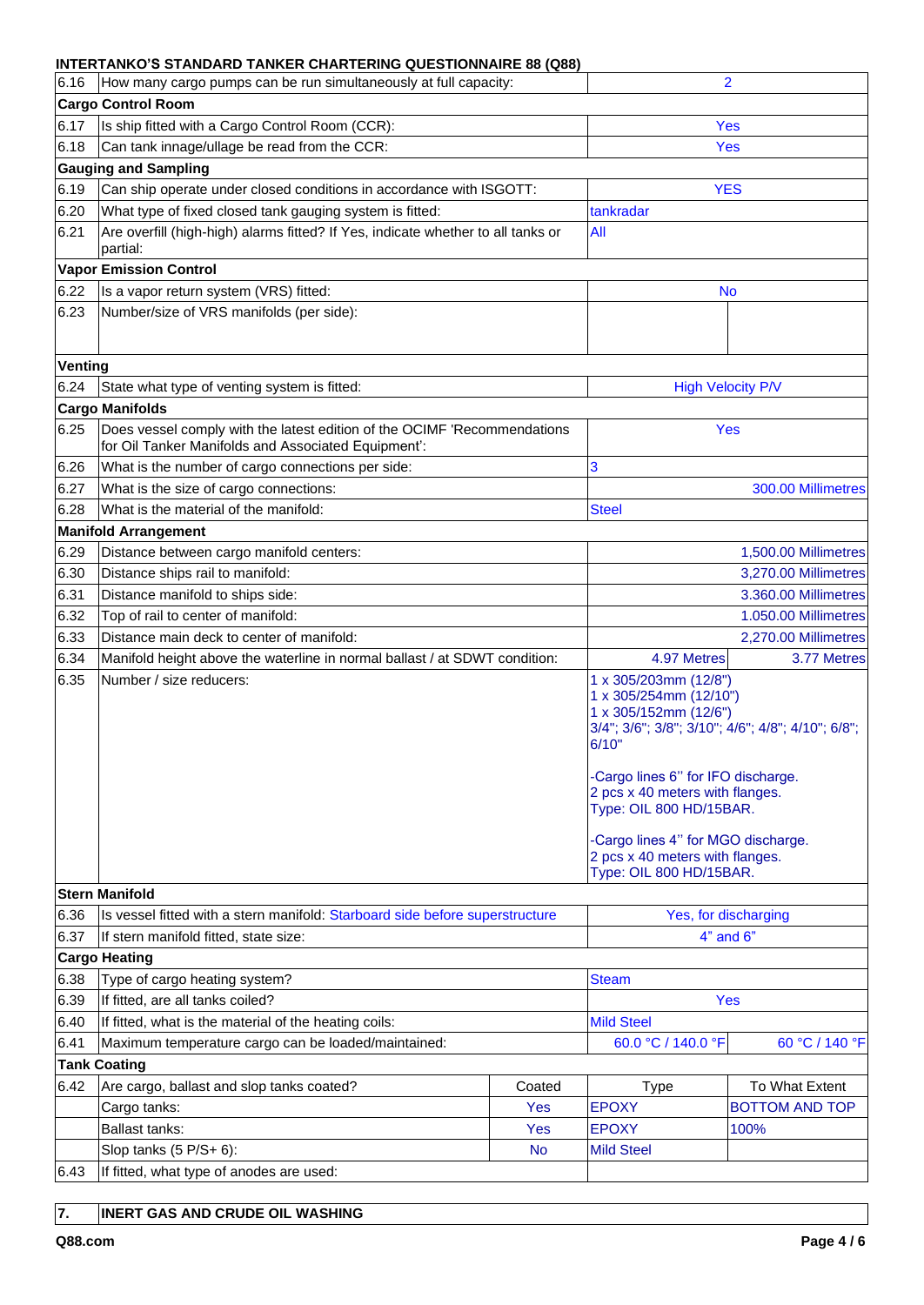|     | Is an Inert Gas System (IGS) fitted:                                   |  |
|-----|------------------------------------------------------------------------|--|
|     | Is IGS supplied by flue gas, inert gas (IG) generator and/or nitrogen: |  |
| 7.3 | Is a Crude Oil Washing (COW) installation fitted:                      |  |

| 8.                | <b>MOORING</b>                                  |     |                   |                              |                      |                                    |
|-------------------|-------------------------------------------------|-----|-------------------|------------------------------|----------------------|------------------------------------|
| 8.1               | Mooring wires (on drums)                        | No. | Diameter          | Material                     | Length               | <b>Breaking Strength</b>           |
|                   | Forecastle:                                     |     |                   |                              |                      |                                    |
|                   | Main deck fwd:                                  |     |                   |                              |                      |                                    |
|                   | Main deck aft:                                  |     |                   |                              |                      |                                    |
|                   | Poop deck:                                      |     |                   |                              |                      |                                    |
| 8.2               | Wire tails                                      | No. | Diameter          | Material                     | Length               | <b>Breaking Strength</b>           |
|                   | Forecastle:                                     |     |                   |                              |                      |                                    |
|                   | Main deck fwd:                                  |     |                   |                              |                      |                                    |
|                   | Main deck aft:                                  |     |                   |                              |                      |                                    |
|                   | Poop deck:                                      |     |                   |                              |                      |                                    |
| 8.3               | Mooring ropes (on drums)                        | No. | Diameter          | Material                     | Length               | <b>Breaking Strength</b>           |
|                   | Forecastle:                                     | 3   | 50.00 Millimetres | Polypropylen&Poliest<br>er   | <b>220.00 Metres</b> | 27,0 Metric Tonnes                 |
|                   | Main deck fwd:                                  |     |                   |                              |                      |                                    |
|                   | Main deck aft:                                  |     |                   |                              |                      |                                    |
|                   | Poop deck:                                      | 3   | 50.00 Millimetres | Polypropylen&Poliest<br>er   | <b>220.00 Metres</b> | 27.00 Metric Tonnes                |
| 8.4               | Other mooring lines                             | No. | Diameter          | Material                     | Length               | <b>Breaking Strength</b>           |
|                   | Forecastle:                                     |     |                   |                              |                      |                                    |
|                   | Main deck fwd:                                  | 1   | 44.00 Millimetres | Polypropylen&Polietil<br>ene | <b>100.00 Metres</b> | 27.00 Metric Tonnes                |
|                   | Main deck aft:                                  |     |                   |                              |                      |                                    |
|                   | Poop deck:                                      |     |                   |                              |                      |                                    |
| 8.5               | Mooring winches                                 |     |                   | No.                          | # Drums              | <b>Brake Capacity</b>              |
|                   |                                                 |     | Forecastle:       | 2                            | <b>Double Drums</b>  | 36.00 Metric Tonnes                |
|                   |                                                 |     | Main deck fwd:    |                              |                      |                                    |
|                   |                                                 |     | Main deck aft:    |                              |                      |                                    |
|                   |                                                 |     | Poop deck:        | 1                            | single               | 8.00 Metric Tonnes                 |
| 8.6               | Mooring bitts                                   |     |                   |                              | No.                  | SWL                                |
|                   |                                                 |     |                   | Forecastle:                  | $\overline{2}$       | <b>51 Metric Tonnes</b>            |
|                   |                                                 |     |                   | Forecastle:                  | 4                    | <b>25 Metric Tonnes</b>            |
|                   |                                                 |     |                   | Main deck fwd                | $\overline{2}$       | <b>25 Metric Tonnes</b>            |
|                   |                                                 |     |                   | Main deck midship            | $\overline{2}$       | 25 Metric Tonnes                   |
|                   |                                                 |     |                   | Main deck aft:               | $\overline{2}$       | <b>25 Metric Tonnes</b>            |
|                   |                                                 |     |                   | Poop deck:                   | 1                    | <b>51 Metric Tonnes</b>            |
|                   |                                                 |     |                   | Poop deck:                   | 4                    | <b>25 Metric Tonnes</b>            |
| 8.7               | Closed chocks and/or fairleads of enclosed type |     |                   |                              | No.                  | SWL                                |
|                   |                                                 |     |                   | Forecastle:                  | 3                    | 40,7 Metric Tonnes                 |
|                   |                                                 |     |                   | Forecastle:                  | 4                    | 25 Metric Tonnes                   |
|                   |                                                 |     |                   | Main deck fwd:               | 4                    | <b>25 Metric Tonnes</b>            |
|                   |                                                 |     |                   | Main deck aft:               | $\overline{2}$       | 25 Metric Tonnes                   |
|                   |                                                 |     |                   | Poop deck:                   | 1                    | <b>64 Metric Tonnes</b>            |
|                   |                                                 |     |                   | Poop deck:                   | 4                    | 25 Metric Tonnes                   |
|                   | <b>Emergency Towing System</b>                  |     |                   |                              |                      |                                    |
| 8.8               | Type / SWL of Emergency Towing system forward:  |     |                   |                              | 1                    | Steel Wire DIA= 34,5 mm L= 190 mtr |
| 8.9               | Type / SWL of Emergency Towing system aft:      |     |                   |                              |                      |                                    |
| <b>Anchors</b>    |                                                 |     |                   |                              |                      |                                    |
| 8.10              | Number of shackles on port cable:               |     |                   |                              | 8                    |                                    |
| 8.11              | Number of shackles on starboard cable:          |     |                   |                              | 9                    |                                    |
| <b>Escort Tug</b> |                                                 |     |                   |                              |                      |                                    |